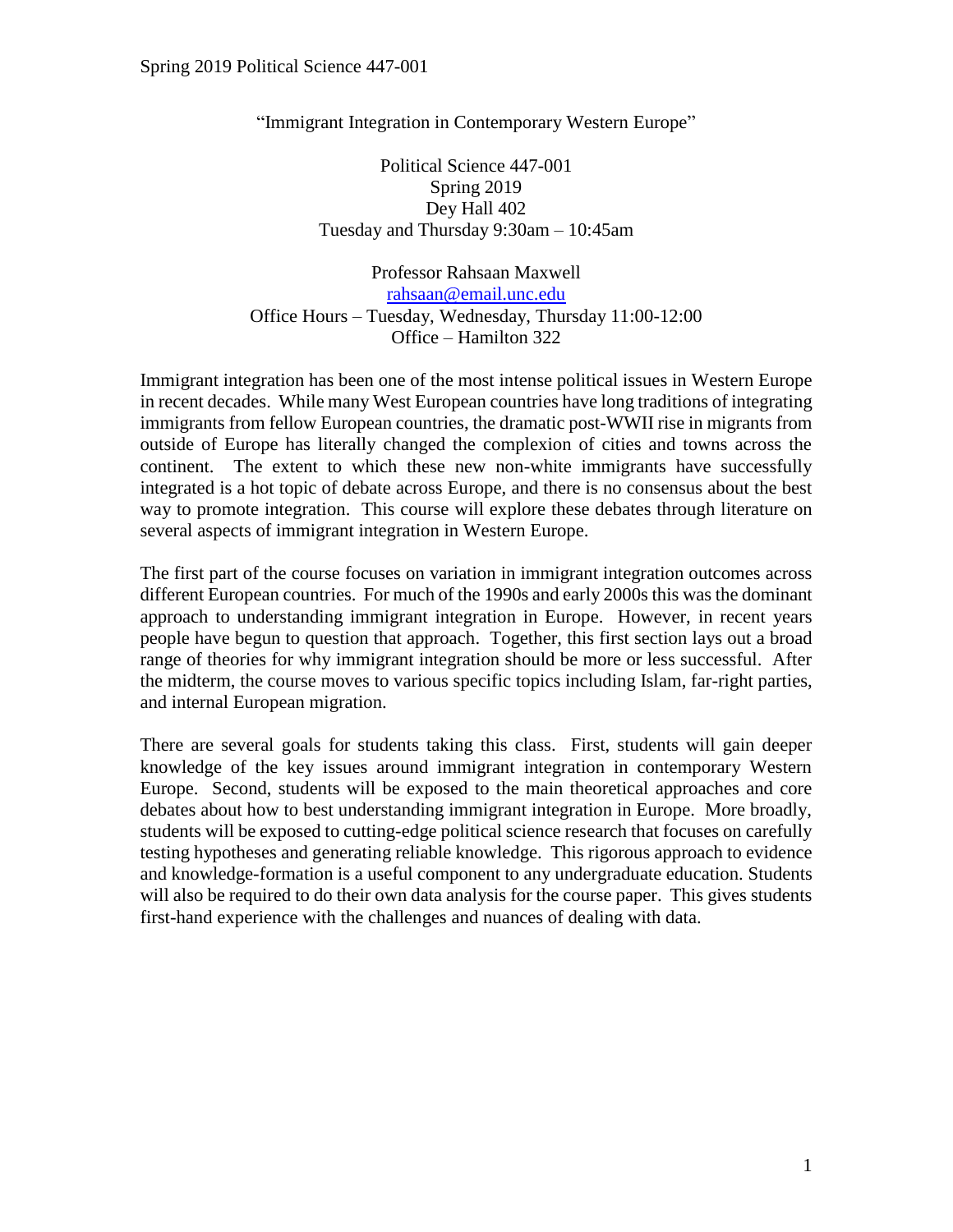#### **Grading is weighted as follows:**

Class participation: 20%

Participation is a central part of the course and there are numerous ways to participate in the course (questions, comments, visits to office hours) that will be more or less relevant to different students' personal styles. However, I cannot give credit for participation without any evidence (i.e. if you don't speak up somewhere/somehow I don't know what you are thinking). Attendance in and of itself without speaking will not give you much credit for participation although missing class will be counted against you.

Midterm exam: 15% (Thursday February 21, in class)

Final exam: 20% (Friday May 3, 8am)

The midterm and the final both ask you to reflect on the course material and draw connections across the readings. The goal is to demonstrate that you have mastered the main concepts from the reading and can weigh the strengths and weaknesses of various arguments from the reading.

#### Group project: 10%

You will be broken into groups in the beginning of the semester to work on a short presentation about immigration in a specific European country. The presentation will give a brief overview of the history of immigration in your country as well as the main immigration issues in contemporary society. Presentations will be on April 23 and April 25. More details on the project will come in the first weeks of the class.

Research paper: 35%

(5% for the paper proposal, 5% for report on initial results, 25% for the final paper)

You will write a 5,000 word data analysis paper **due at 9:30am on Thursday April 11**. You are free to pursue any topic related to immigrant integration in Europe, although it must be approved by me to ensure that it is appropriate for the course. The paper must be framed around a research question and you must evaluate several competing hypotheses that purport to answer that research question.

The purpose is to get first-hand experience working with data and exploring the nuances of your data. You will be graded on the thoroughness with which you analyze the data, and the extent to which your conclusions are consistent with the nuances of the results.

You have **two options** for the type of data that you can use.

1.Quantitative analysis using the European Social Survey (ESS) <http://www.europeansocialsurvey.org/>

The ESS is a large cross-national survey that has been conducted in over 20 countries across Europe since 2002 (there are currently eight rounds of data available, the most recent from 2016). It includes a wide range of economic, political and social data.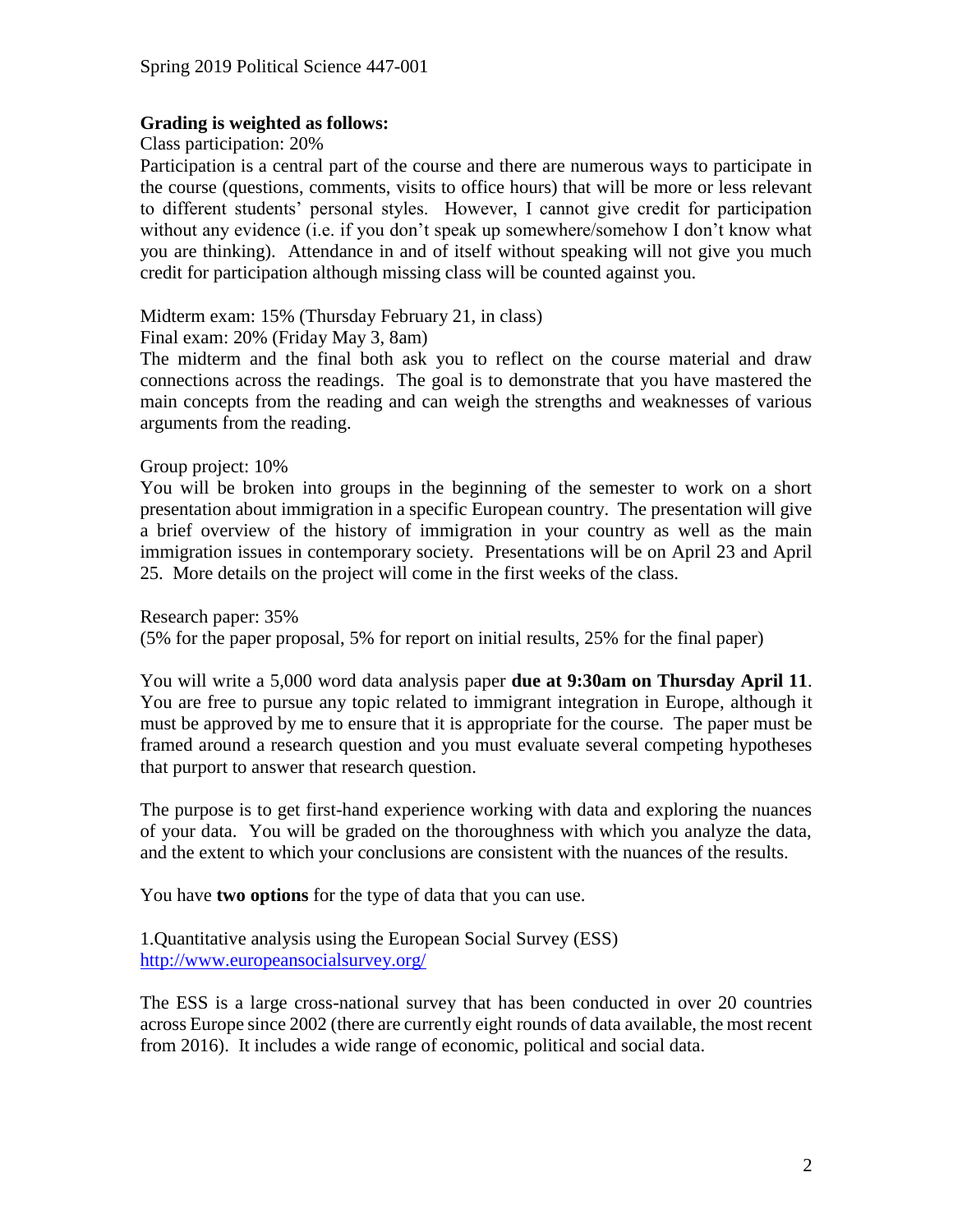There are several ways to use the ESS for studying immigrant integration. One approach is to study the attitudes of natives towards immigrants. There is a standard battery of six questions about how people feel about immigration and immigrants in their country, which is asked in each round of the ESS. Another advantage to the ESS is that it has fairly large samples of immigrants (first and second generation), especially if you combine multiple rounds of data. So you can also study a wide range of outcomes among immigrants, i.e. economic outcomes, social outcomes (their attitudes on a wide range of social issues), or political outcomes (vote turnout, party affiliation, attitudes on a wide range of political issues). Whatever outcome you choose to analyze, you can analyze variation across individuals, countries, or over time. So you have several options.

The ESS allows you to ask lots of broad and specific questions about immigrant integration, but to get the most out of such an analysis you will need to already be familiar with how to work with survey data, as well as the basics of statistical analysis.

2.Qualitative analysis using newspaper articles from LexisNexis Academic <http://www-lexisnexis-com.libproxy.lib.unc.edu/hottopics/lnacademic/>

LexisNexis Academic is a database of newspaper and magazine articles from around the world. You can get the full-text for articles dating back several years (or decades) from most major newspapers in most European countries.

Newspaper articles are useful sources of data for media/public discourse about immigrants. One basic approach would be to ask how immigrants (or certain types of immigrants, e.g. refugees, immigrants from a certain country/region/religion) are discussed in the media (i.e. what types of language, frames, or issues are mentioned regarding immigrants). You could add complexity by comparing across countries, over time, or across specific types of newspapers (left-leaning vs. centrist vs. right-leaning, or tabloid vs. broadsheet).

For a qualitative analysis, the focus would be on a narrow set of articles that you analyze in-depth, so you would need to carefully and systematically select your sample of articles. Depending on the exact topic, this could either involve a very limited time frame that focuses on a certain event, or a random selection of articles on a broader topic from a broader time frame.

NOTE: In exceptional cases, I will permit students to use data sources other than ESS or LexisNexis Academic. This is only advisable if you already have a project developed (e.g. for your Honors thesis) and are already familiar with this other data source. ESS and LexisNexis are two of the most straightforward sources of data and I do not want students to get bogged down trying to work with other complicated data sources. If you would like to pursue another option that is not the ESS or LexisNexis, you must get permission from me BEFORE submitting your paper proposal.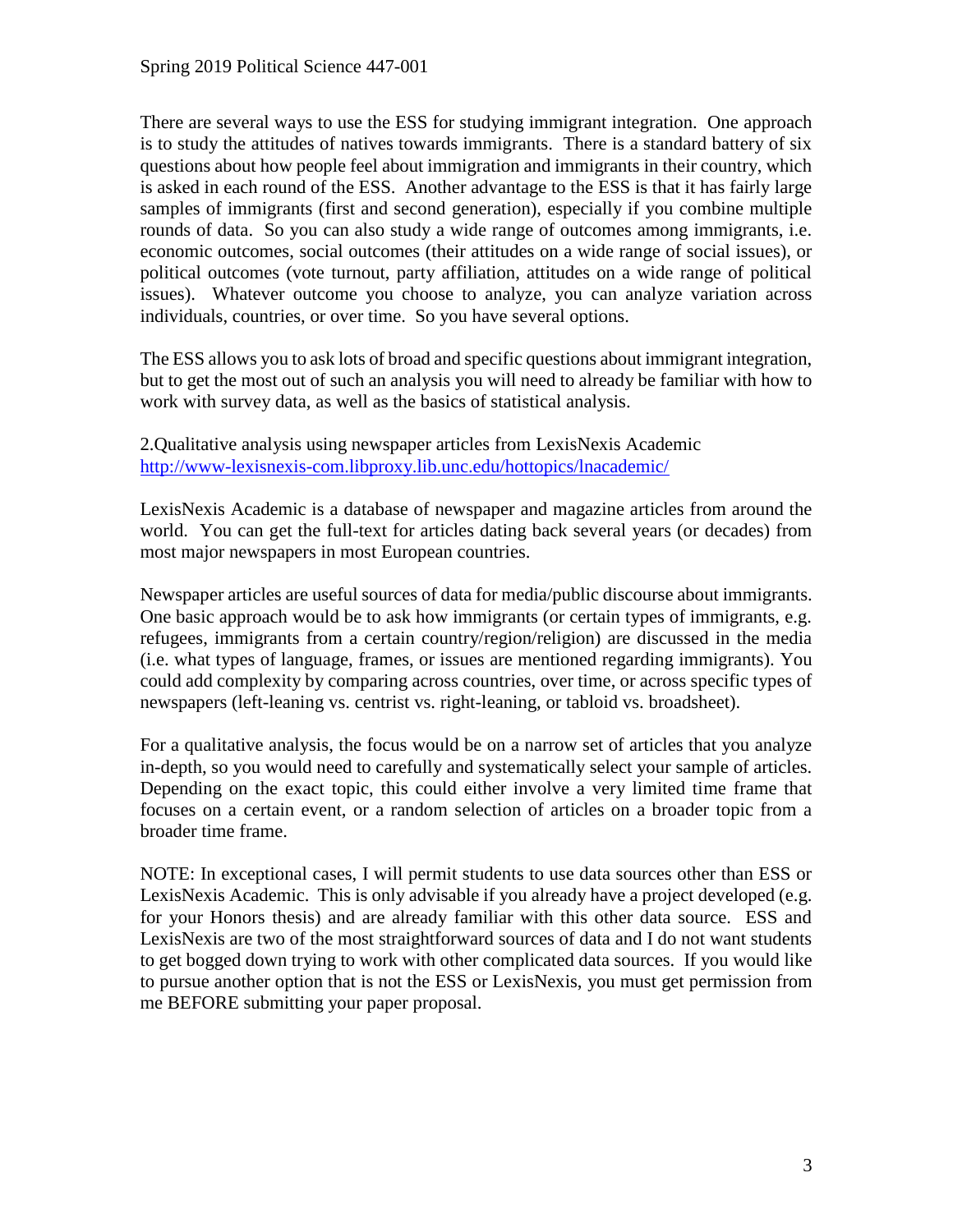# **Paper proposal – due in class on Tuesday February 5**

Your paper proposal does not require extensive writing and should fit on one page. It must include the following 3 elements:

- 1) Research question
- 2) A list of the competing hypotheses
- 3) The specific data that will allow you to evaluate these hypotheses.

(1) The research question should be a succinct sentence, e.g. 'Why are people more likely to favor increasing/reducing levels of immigration?' 'Why are people more likely to feel that immigrants are a benefit/harm to their country?' 'How did the media frame the recent refugee crisis in Europe?' 'How do newspapers frame Muslim integration in Europe?'

The research question should come from your interests, but also from your preliminary research into the existing literature on related topics, so that you can get a feel for what specific questions are the most interesting and the most amenable to the data you will be using. You cannot just make up a good research question in your head, you need to do some initial research.

(2) The list of competing hypotheses will also require research, so that you can see the common explanations for your question. You should look for books and articles on your topic, and in the beginning of each book/article there will be a section called 'literature review' or 'existing literature' or 'hypotheses', something like that. This section will discuss the multiple hypotheses that could explain their research question, and after scanning several books/articles on the same topic you should get a sense of what hypotheses will be most relevant for your paper. DO NOT just copy the hypotheses from the first article you find. The hypotheses are usually somewhat customized to the specific research question in each paper, so invariably you will need to make slight adjustments and consider multiple options from different books/articles.

(3) For the data, you need to get specific.

If you are doing the ESS paper, you will need to mention the specific questions in the survey that will allow you to measure the outcomes and the competing hypotheses. You will also need to mention the specific questions you will use to identify your key groups (i.e. natives, immigrants, second-generation, specific countries, sub-national regions, etc).

If you are doing the LexisNexis paper, you will need to mention the specific newspaper(s), the specific dates, and the specific search terms or the way in which you will identify specific articles. You will also need to clearly outline your strategy for how you will analyze the articles and determine which of your hypotheses has more support.

You can and should seek my advice prior to submitting the proposal. I will give you feedback on the proposal after submission. The specific wording and framing of the research question and the competing hypotheses may change as you work on the paper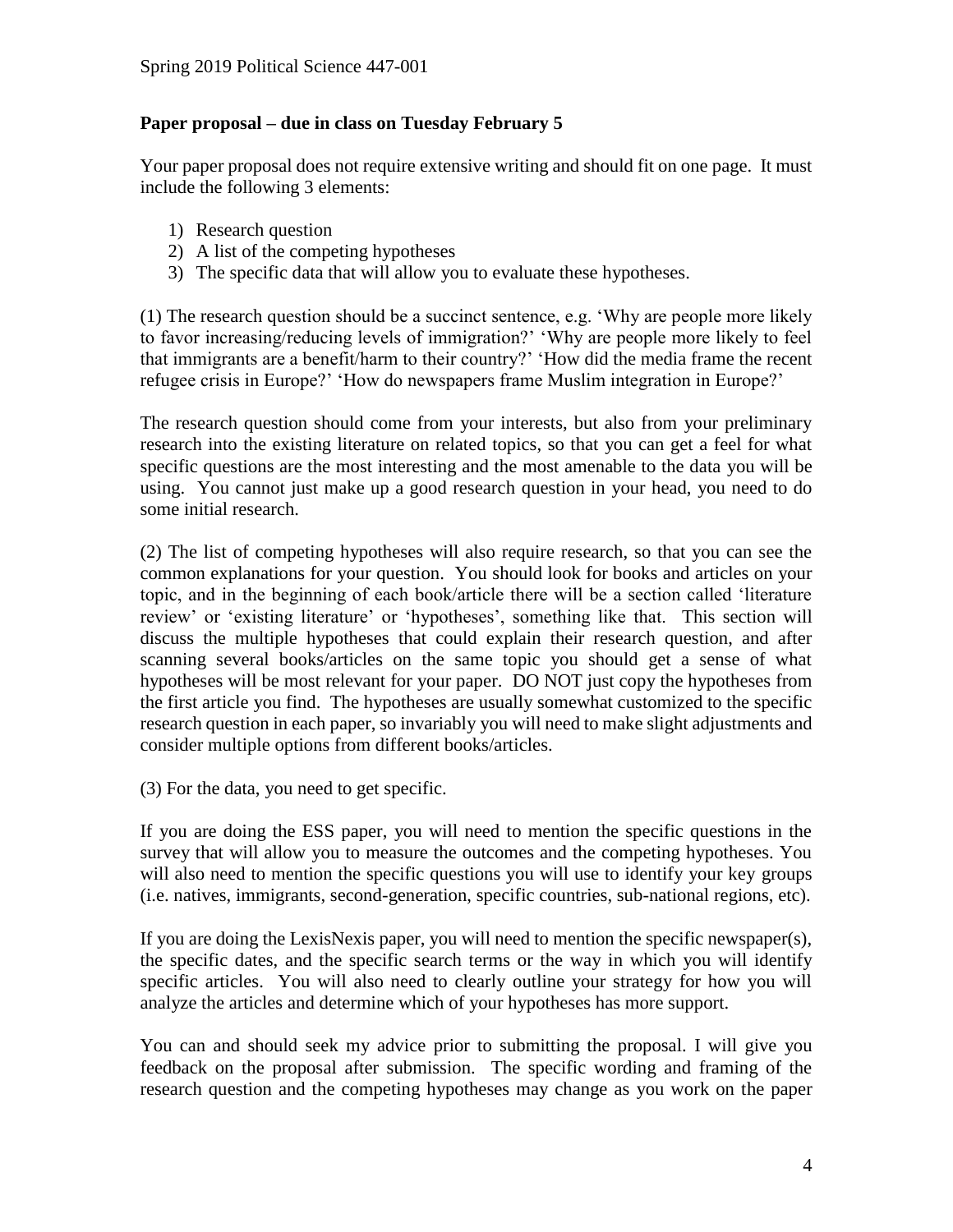during the semester but you will not be allowed to change the data source. You do not need to do any actual analysis of the data prior to submitting the proposal.

On **Thursday March 7** you will be required to submit the **first draft of your data analysis**. This is not a full-blown first draft of the paper. You do not need to write up the narrative flow of an introduction followed by literature review followed by description of the data, etc. Instead, you should present a summary of your results, showing how the data do or do not support the different hypotheses. Here is your opportunity to note the (inevitable) irregularities, complexities and nuances in your data. You should also briefly summarize how you plan to make sense of the results. E.G. 'Hypothesis A has the most support' or 'Hypothesis B is most relevant under conditions x and y but Hypothesis C is most relevant under conditions z and q'. This should be 2-3 pages long at the most.

## **Course Policies:**

Assignments submitted after the deadline will be immediately marked down one grade and one additional grade for each subsequent 24 hours. I.E. a paper that would have otherwise received an A- would receive a B+ if submitted within the 24 hours following the deadline, a B if submitted within the 48 hours following the deadline, and so on.

All requests for alternative exam arrangements must be made in writing prior to the exam and must be approved by the instructor. These requests will only be honored in extreme circumstances and may nonetheless result in a lower-grade penalty.

Laptops, phones, tablets or other electronic devices may NOT be used during class. I am sure you are all familiar with research that students (and all people) drastically overestimate their capacity to effectively multi-task. In addition, research consistently shows that laptops are detrimental to learning because they are a distraction not only to the person using them but also to the other students. Research also repeatedly finds that manual notetaking is better than typing for processing and retaining information. If you want to refer to the readings during class you will need to print them out and bring paper copies to class so plan (and budget) accordingly.

## **Academic integrity:**

All students are responsible for understanding the university's policies with respect to plagiarism and academic integrity. Any violation of these policies may result in a failing grade in this course and a referral to the Honor Court.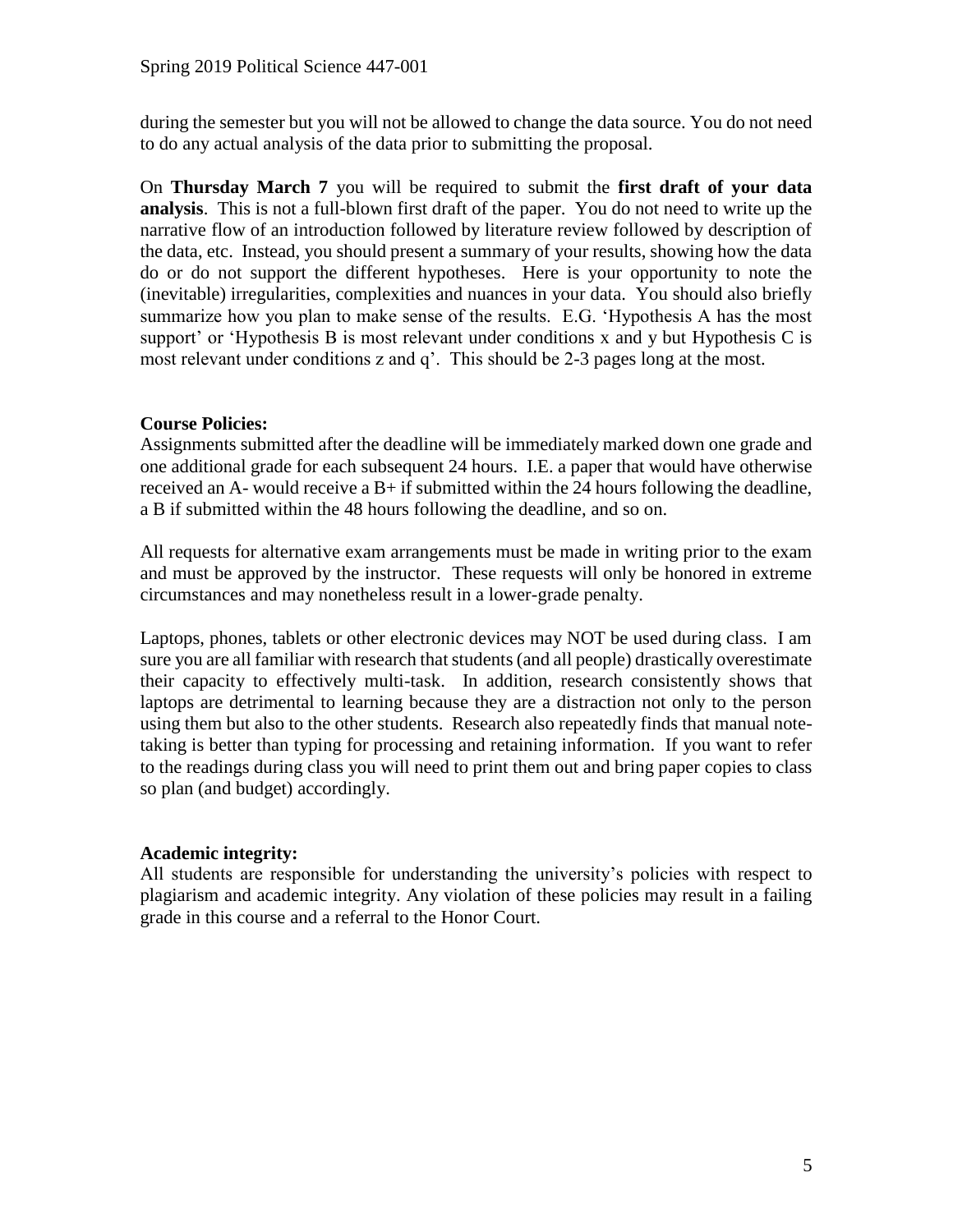# **Readings:**

The following texts are required and may be purchased online or found in the library.

Claire Adida, David Laitin and Marie-Anne Valfort. 2016. *Why Muslim Integration Fails in Christian-Heritage Societies*. Cambridge, MA: Harvard University Press.

Rogers Brubaker. 1998. *Citizenship and Nationhood in France and Germany*. Cambridge, MA: Harvard University Press.

Rafaela Dancygier. 2017. *Dilemmas of Inclusion: Muslims in European Politics*. Princeton: Princeton University Press.

Adrian Favell. 2008. *Eurostars and Eurocities: Free Movement and Mobility in an Integrating Europe*. London: Wiley-Blackwell.

Justin Gest. 2016. *The New Minority: White Working Class Politics in an Age of Immigration and Inequality*. New York, London: Oxford University Press.

All other readings are posted online at the course Sakai website.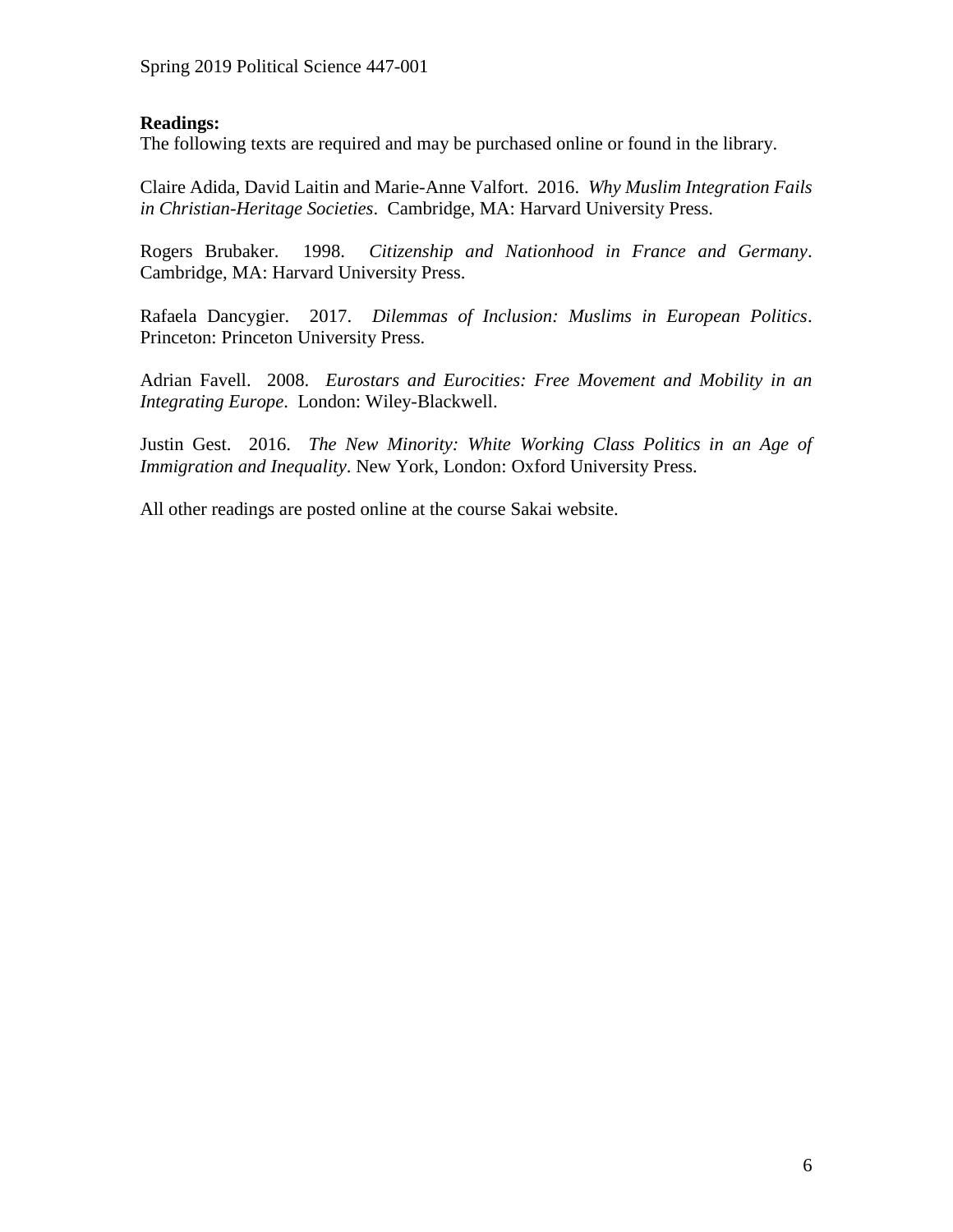## **Schedule**

## **Thursday January 10: Introduction**

**Week One – Setting the stage**

**Tuesday January 15: How and why did so many immigrants come to Western Europe?**

No reading

## **Thursday January 17: What is immigrant integration?**

No reading

## **Week Two – National models of immigrant integration**

#### **Tuesday January 22 and Thursday January 24:**

Rogers Brubaker. 1998. *Citizenship and Nationhood in France and Germany*. Cambridge, MA: Harvard University Press.

## **Week Three – Extending and challenging national models**

## **Tuesday January 29: Extending**

Ruud Koopmans and Ines Michalowski. 2017. "Why do states extend rights to immigrants? Institutional settings and historical legacies across 44 countries worldwide". *Comparative Political Studies* 50(1): 41-74.

## **Thursday January 31: Challenging**

Richard Alba and Nancy Foner. 2014. "Comparing Immigrant Integration in North America and Western Europe: How Much Do the Grand Narratives Tell Us?" *International Migration Review* 48(S1): S263-S291.

## **Week Four – Political integration**

#### **Tuesday February 5: Definitions and concepts**

No reading \*\*\*\*\*Paper proposal due in class\*\*\*\*\*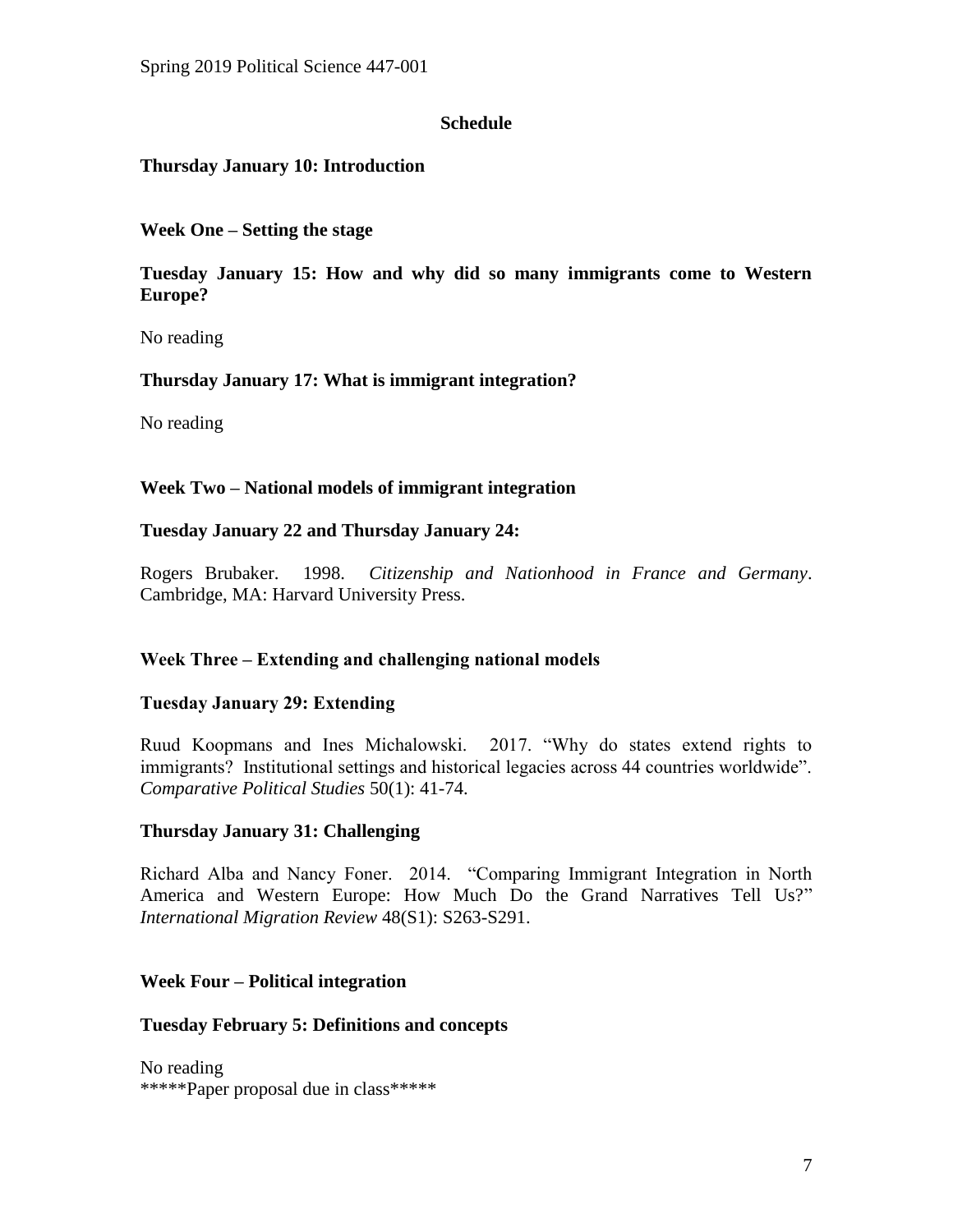# **Thursday February 7: Muslims and political parties**

Rafaela Dancygier. 2017. *Dilemmas of Inclusion: Muslims in European Politics*. Princeton: Princeton University Press.

# **Week Five – Political integration and Sub-national variation**

**Tuesday February 12:** Rafaela Dancygier. 2017. *Dilemmas of Inclusion: Muslims in European Politics*. Princeton: Princeton University Press.

# **Thursday February 14: Sub-national divides**

Martin Jørgensen. 2012. "The Diverging Logics of Integration Policy Making at National and City Level" *International Migration Review* 46(1): 244-278.

# **Week Six –Dimensions of Integration and Mid-term**

# **Tuesday February 19: Dimensions of Integration**

Rahsaan Maxwell. 2012. "The Argument" in *Ethnic Minority Migrants in Britain and France: Integration Trade-Offs*. New York: Cambridge University Press.

**Thursday February 21:** In-class midterm

**Week Seven – Muslims in Europe**

## **Tuesday February 26: Background**

No reading

## **Thursday February 28: Muslims and Discrimination**

Claire Adida, David Laitin and Marie-Anne Valfort. 2016. *Why Muslim Integration Fails in Christian-Heritage Societies*. Cambridge, MA: Harvard University Press.

## **Week Eight – Muslims in Europe continued**

## **Tuesday March 5: Muslims and Discrimination continued**

Claire Adida, David Laitin and Marie-Anne Valfort. 2016. *Why Muslim Integration Fails in Christian-Heritage Societies*. Cambridge, MA: Harvard University Press.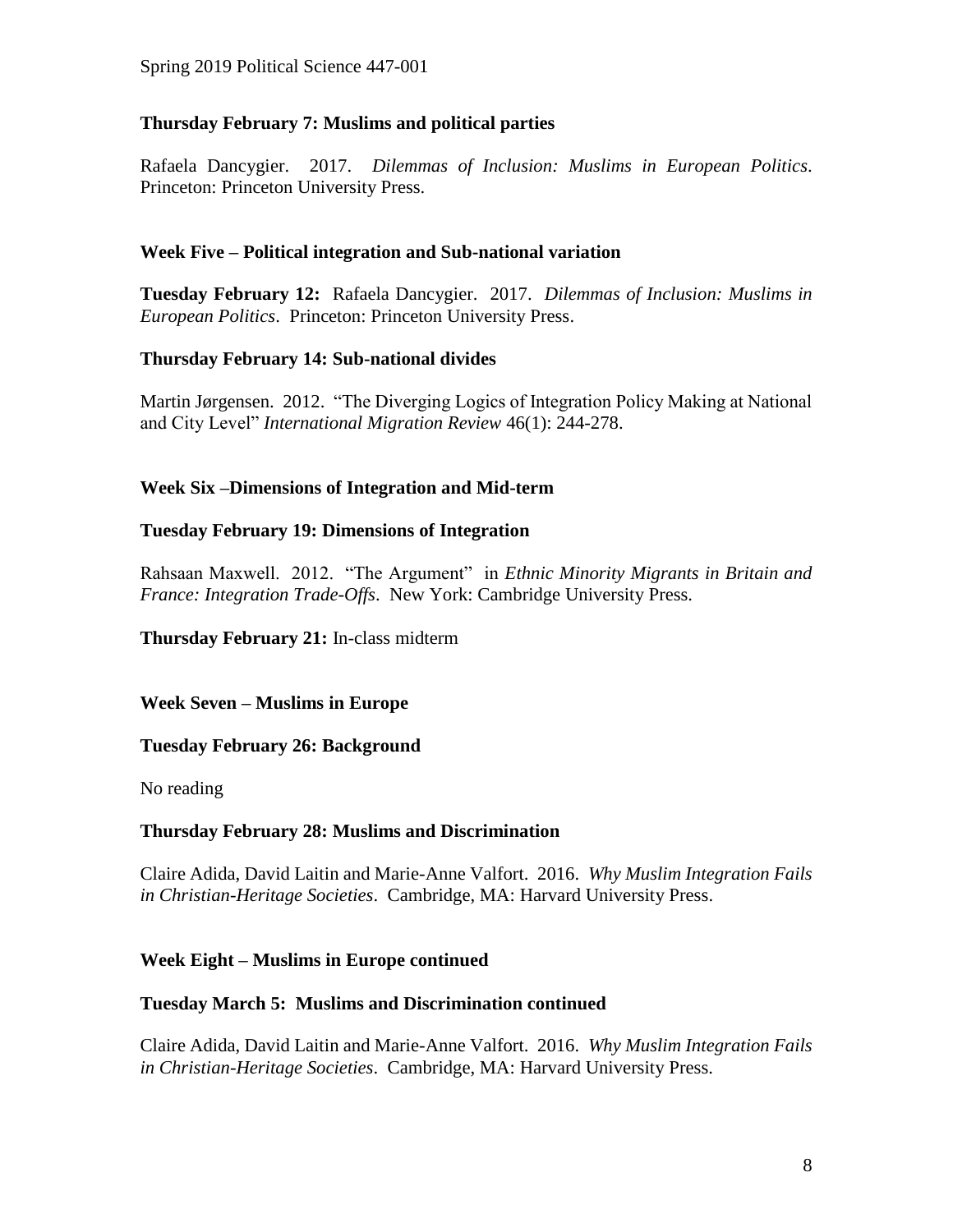## **Thursday March 7: No class**

\*\*\*\*\*First draft of data analysis due on Sakai at 9:30am\*\*\*\*\*

# **Week Nine – No class: Spring Break**

**Week Ten – Public opinion**

#### **Tuesday March 19: Economic vs. cultural factors**

Nicholas Valentino et al. Forthcoming. "Economic and Cultural Drivers of Immigrant Support Worldwide" *British Journal of Political Science*

## **Thursday March 21: Refugees**

Kirk Bansak, Jens Hainmueller and Dominik Hangartner. 2016. "How economic, humanitarian, and religious concerns shape European attitudes toward asylum seekers". *Science* 354(6309): 217-222.

## **Week Eleven – Native reactions**

#### **Tuesday March 26: Far right anti-immigrant parties**

Cas Mudde. 2013. "Three decades of populist radical right parties in Western Europe: So what?" *European Journal of Political Research* 52: 1-19.

## **Thursday March 28: Natives' rights**

Eric Kaufmann. 2018. "The myth of white exceptionalism" *The Spectator* December 21, 2018.

#### **Week Twelve – The backlash in comparative perspective**

#### **Tuesday April 2 and Thursday April 4:**

Justin Gest. 2016. *The New Minority: White Working Class Politics in an Age of Immigration and Inequality*. New York, London: Oxford University Press.